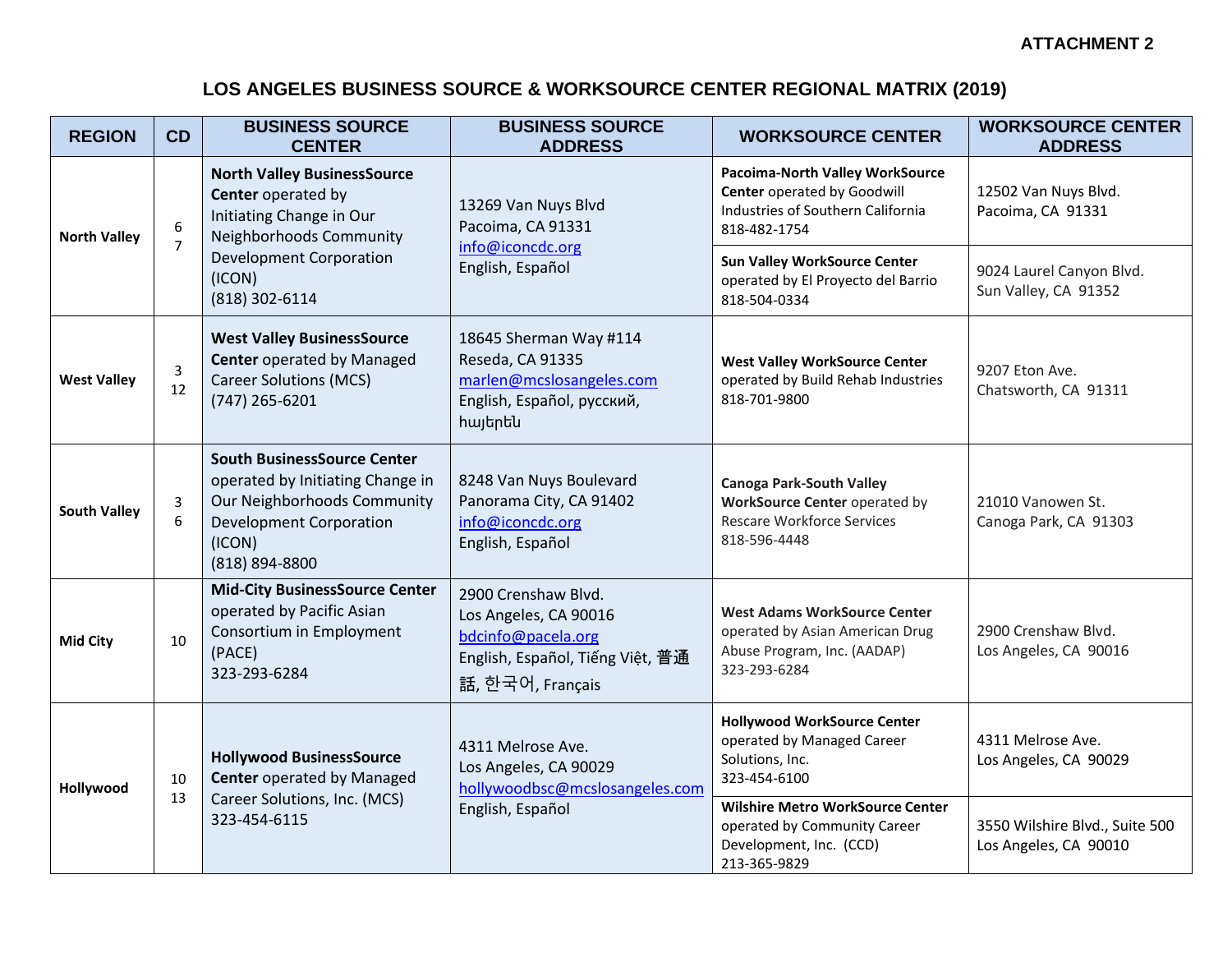## **LOS ANGELES BUSINESS SOURCE & WORKSOURCE CENTER REGIONAL MATRIX (2019)**

| <b>REGION</b>       | CD                 | <b>BUSINESS SOURCE</b><br><b>CENTER</b>                                                                                                                    | <b>BUSINESS SOURCE</b><br><b>ADDRESS</b>                                                                                                | <b>WORKSOURCE CENTER</b>                                                                                                                         | <b>WORKSOURCE CENTER</b><br><b>ADDRESS</b>                |
|---------------------|--------------------|------------------------------------------------------------------------------------------------------------------------------------------------------------|-----------------------------------------------------------------------------------------------------------------------------------------|--------------------------------------------------------------------------------------------------------------------------------------------------|-----------------------------------------------------------|
| <b>Central West</b> | $\mathbf{1}$<br>11 | <b>Central West BusinessSource</b><br><b>Center operated by Pacific Asian</b><br>Consortium in Employment<br>(PACE)<br>213-353-9400                        | 1055 Wilshire Blvd., Suite 900-B<br>Los Angeles, CA 90017<br>bdcinfo@pacela.org<br>English, Español, Tiếng Việt, 普通<br>話, 한국어, Français | <b>Downtown-Pico Union WorkSource</b><br>Center operated by Pacific Asian<br>Consortium in Employment<br>213-353-1677                            | 1055 Wilshire Blvd., Suite 900-A<br>Los Angeles, CA 90017 |
|                     |                    |                                                                                                                                                            |                                                                                                                                         | <b>West Los Angeles WorkSource</b><br>Center operated by Jewish<br><b>Vocational Service</b><br>310-309-6000                                     | 5446 Sepulveda Blvd.<br>Culver City, CA 90230             |
| East                | $\mathbf{1}$<br>14 | <b>East Los Angeles BusinessSource</b><br><b>Center operated by Barrio</b><br>Planners, Inc. (BPI)<br>(323)264-9020                                        | 3530 E. 3rd Place<br>Los Angeles, CA 90063<br>info@labsc-bpi.org<br>English, Español                                                    | <b>Boyle Heights/East Los Angeles</b><br><b>WorkSource Center operated by</b><br>Managed Career Solutions, Inc.<br>323-267-5930                  | 1505 E. 1st St.<br>Los Angeles, CA 90033                  |
|                     |                    |                                                                                                                                                            |                                                                                                                                         | <b>Northeast Los Angeles WorkSource</b><br>Center operated by Goodwill<br>Industries of Southern California<br>323-259-2000                      | 342 N. San Fernando Rd.<br>Los Angeles, CA 90031          |
| South               | 8<br>9<br>15       | <b>South Los Angeles</b><br><b>BusinessSource Center operated</b><br>by Vermont Slauson Local<br><b>Development Corporation</b><br>(VSLDC)<br>323-789-4515 | 6109 S. Western Ave.<br>Los Angeles, CA 90047<br>hq@vsedc.org<br>English, Español                                                       | <b>Vernon Central/LATTC WorkSource</b><br>Center operated by Coalition for<br><b>Responsible Community</b><br>Development (CRCD)<br>323-691-2726 | 400 W. Washington Blvd.<br>Los Angeles, CA 90015          |
|                     |                    |                                                                                                                                                            |                                                                                                                                         | <b>South Los Angeles WorkSource</b><br>Center operated by UAW-LETC<br>323-730-7900                                                               | 1512 W. Slauson Ave.<br>Los Angeles, CA 90047             |
|                     |                    |                                                                                                                                                            |                                                                                                                                         | <b>Watts-Los Angeles WorkSource</b><br><b>Center</b> operated by Housing<br>Authority of the City of Los Angeles<br>323-249-7751                 | 2220 E. 114th St.<br>Los Angeles, 90059                   |
|                     |                    |                                                                                                                                                            |                                                                                                                                         | <b>Southeast Los Angeles WorkSource</b><br>Center operated by Watts Labor<br><b>Community Action Committee</b><br>323-563-4702                   | 10950 S. Central Ave.<br>Los Angeles, 90059               |